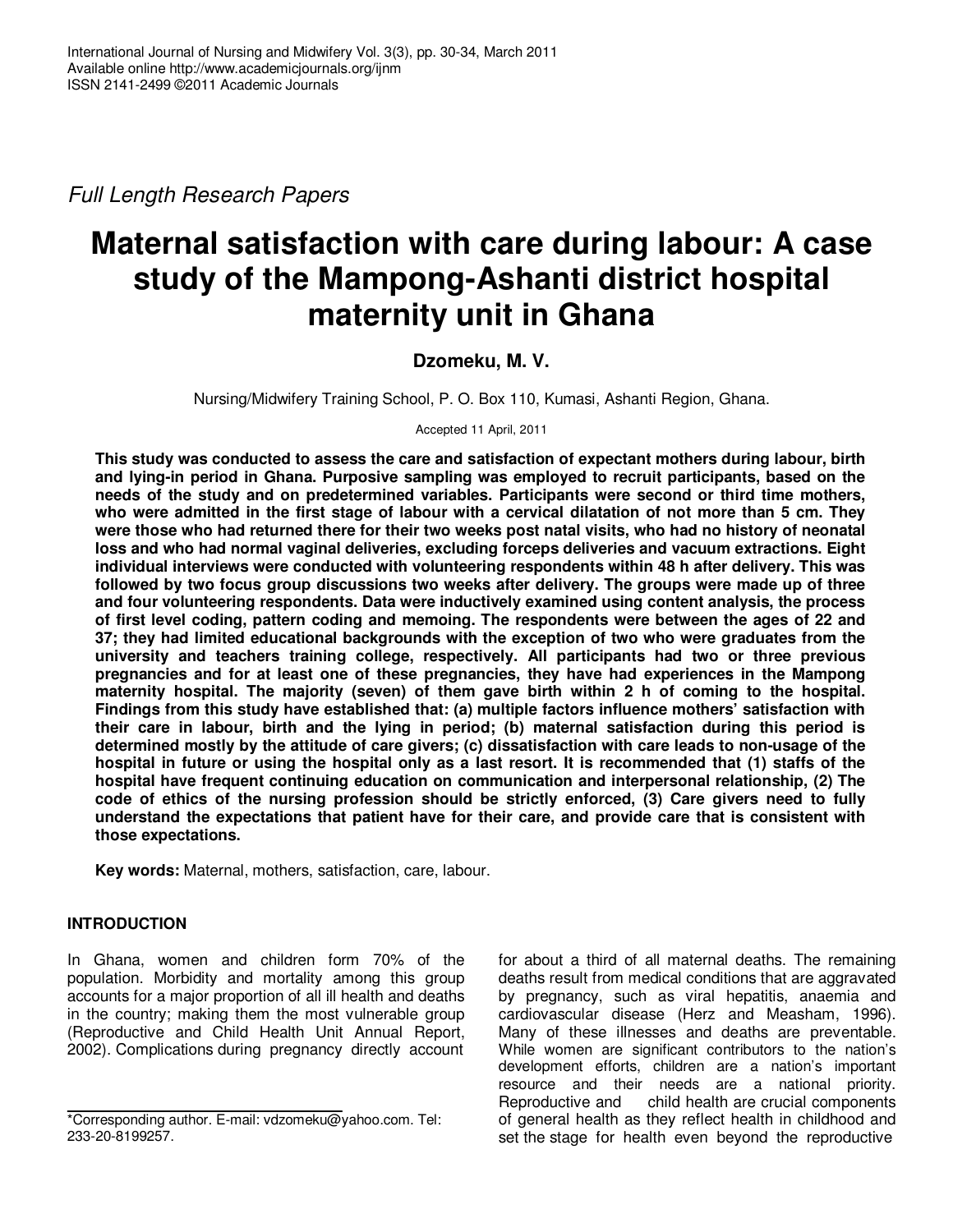years for both men and women.

Reproductive and child health effects are in turn affected by; the broader context of peoples' lives, their economic circumstances, education, employment, living conditions, family environment, social and gender relationships, and the traditional and legal structures within which they live. Therefore, reproductive and child health mean more than bio-medical interventions. They involve a greater awareness of health by individuals so that they can promote and protect their own health.

There has been growing concern about falling standards of health care in recent times, coupled with an equally growing demand from the general public for improvement in the services provided in our health institutions. Patients/clients expect health workers to provide quality services with a high sense of friendliness when working. This is the goal of international and national programs, for a variety of compelling reasons (Reproductive and Child Health Unit Annual Report, 2002).

Vouri (1987) defines quality care as the degree of application of currently available scientifically based medical knowledge in patient care. This implies that when health care providers employ current medical knowledge in the management of patients' conditions, the care provided is most likely to be of a high quality, and this is very necessary in the delivery of maternity services. Lawrence et al. (1999) reported from their study of satisfaction with pregnancy and newborn care that "satisfaction with care is an important measure of quality of care". Patient satisfaction is considered to be an outcome of the delivery of health care services as well as a measure of its quality. In addition, a known relationship exists between satisfaction and the use of care (Handler et al., (1996).

Although a need for a theoretical basis for nursing care was recognized (Dickoff et al., 1968), too frequently the instruments that have been used to evaluate nursing care have been identified as lacking the necessary estimates of reliability and validity (Knapp, 1985; Giovannetti, 1986). Theoretical and methodological issues associated with most patient satisfaction studies have limited comparability and generalizability of the findings, because different definitions, tools and data analysis approaches have been used.

Client satisfaction research has been significant for a variety of reasons. Research has been conducted with the primary purpose of improving care. For example, Kirchhoff (1976) was concerned with understanding aspects of care, which only the patient could assess, in order to improve care for intensive care patients. Bradley (1983) was concerned with improving care by increasing the accuracy between staff and patients perceptions of discomfort. Patient satisfaction research has been conducted to evaluate a change in facilities, for example, to compare types of services (Field et al., 1985), to compare organizational modes (Shaw, 1985), and to evaluate programmes (Moore and Aguiar, 1974). The World Health Organization (WHO) estimated that over half a million women in developing countries die each year from causes related to pregnancy and childbirth, leaving at least one million children motherless (Bradley et al., 1983). One feasible way of reducing this mortality rate is to improve the quality of maternal services. Martey et al. (1994) in their study of maternal mortality and related factors in Ejisu district Ghana, observed that prenatal care alone is not sufficient to prevent some deaths and that the high mortality rate during delivery is a justification to improve the quality of care during delivery at all levels of the district health system.

This study focused on maternal satisfaction with care during labour, birth, and the lying-in period, and explores mother's views on the care they received during a recent labour, delivery and the immediate lying-in period.

#### **MATERIALS AND METHODS**

#### **Study area**

This study was carried out between February and August 2004 at the Mampong District Hospital Maternity Unit. It is one of the district hospitals in the Ashanti region of Ghana and is in the Sekyere-West district.

The district (Sekyere-west) is one of the 18 districts of the Ashanti region. It lies to the north of the region and the capital, Mampong, is about 57 km from Kumasi, the regional capital. The district shares boundaries with the Brong-Ahafo region to the north, Ejura-Sekyere Odumasi districts to the north-west, Afigya-Sekyere to the south and Sekyere- East to the east. The district has an area of 2,346 square kilometres.

#### **Sampling method**

Purposive sampling was employed to recruit participants based on the needs of the study and on predetermined variables. Eight individual interviews were conducted with volunteering respondents within 48 h after delivery. This was followed by two focus group discussions two weeks after delivery. The groups were made up of three and four volunteering respondents respectively. Three of the participants who were interviewed individually also took part in the focus groups. The total sample size was twelve (12). Open-ended questions asking the participants to tell their birth stories were used at the initial interview and prompt questions were used when needed. The individual interviews were conducted in the hospital and as close to the respondents' discharge as possible. However, it was observed that respondents did not feel comfortable talking on the ward, so the focus group interviews were held in a separate office away from the hospital but close to the hospital premises.

Inclusion criteria were that: respondents could speak and understand either English or Twi, which were used during data collection. Participants were second or third time mothers, who were admitted in the first stage of labour with a cervical dilatation of not more than 5 cm and those who had returned there for their two weeks post natal visits, who had no history of neonatal loss and who had normal vaginal deliveries, excluding forceps deliveries and vacuum extractions. Any mother who met these criteria and was willing to participate by way of sharing her birth story was included. No exclusion criteria were used in relation to employment, education or marital status. Any woman who met the inclusion criteria and was willing to share her views on the care she received was eligible for the study.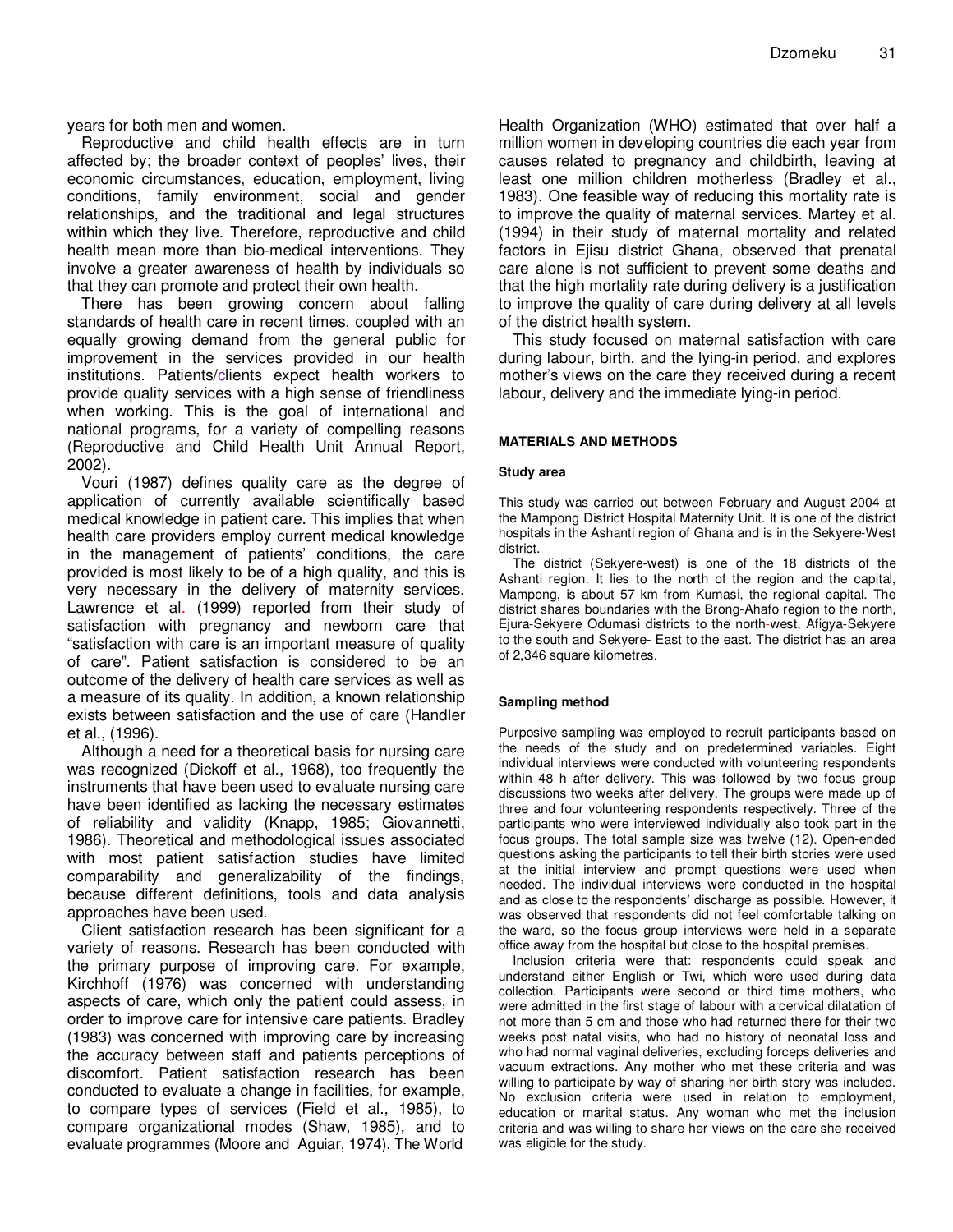Data were inductively examined using content analysis, the process of first level coding, pattern coding and memoing. The first level coding included descriptions of incidents that were reflected in the data and these were assigned a code, label or name. Finally, there were pattern-coding labels "grounded" in information. Example "the midwives should be a little patient with us", "I was shown the bed to lie on that was all", "they shouted at me, I was examined without being talked to" were coded as attitudes of caregivers. Whereas descriptions like; "I was reliably informed that if I came to the hospital early in labour, I would have too many vaginal examinations", "reasons for delivering at home are numerous mostly financial and to avoid caesarean section" These were labelled as client's perceptions of hospital delivery.

## **RESULTS AND DISCUSSION**

## **Characteristics of respondents**

The respondents were between the ages of 22 and 37 years. They had limited educational backgrounds with the exception of two who were graduates from the university and teacher training college, respectively. Of the remaining participants, two were primary school dropouts, two middle school dropouts and four junior secondary school dropouts. While the majority were Akans, two were Northerners and all the nine (9) respondents spoke Twi. Only two could speak English but both preferred to be interviewed in Twi. Their occupations included trading (4), dressmaking (3), teaching (1), and civil service (1).

All participants had two or three previous pregnancies and for at least one of these pregnancies, they had had experiences in the Mampong maternity hospital. They used the same facility during the index pregnancy and childbirth. Six of the respondents first attended antenatal clinics in their last trimester, whereas two started in their second trimester, and one in her first trimester. Of the three participants who had three children, one delivery each took place at home. All other respondents had all of their babies in a hospital. Majority (seven) of them gave birth within 2 h of coming to the hospital, while two gave birth within 6 to 12 h of coming to the hospital.

## **Respondents' attitude and perception towards care givers**

## **Negative attitude and perception**

Caregiver attitude was identified as a major concern of clients and this in turn influenced their usage or nonusage of the hospital. Positive and negative attitudes were identified.

Negative attitudes tended to have a more powerful influence than the positive attitudes. This is because the negative attitudes hindered future use of the hospital for child birth. Respondents discussed characteristics of caregivers that left them feeling less satisfied.

Clients were dissatisfied with attitudes of caregivers when it led to negative behaviours such as not receiving explanation, being shouted at, and being ignored. The impact of negative attitudes had a more powerful influence than the impact of positive attitudes. If dissatisfaction was associated with staff attitudes, participants considered alternatives including non-usage of the facility in the future and/or late arrival at the hospital.

Another participant who also failed to report early to the hospital because of vaginal examinations attributed her reason to cost associated with each vaginal examination as follows:

1. Ineffective communication (impolite, frowning, whispering, not explaining procedures). These make client uncomfortable.

2. Neglect (not attending to clients promptly, not involving client in the care).

3. Unfriendliness (shouting, ignoring).

4. Financial factors (no explanation on hospital bills).

# **Positive attitude and perception**

The findings of the study showed that maternal satisfaction with care during labour, birth and the post partum period is influenced by multiple factors such as care givers and client's interactions. The positive attitudes led to satisfaction and encouraged future usage of the hospital. Caregiver attitudes were perceived to be positive if the care giver did not shout at the client and if he/she was deemed to be kind and have a sense of humour. Issues relating to the competence of the staff and safety also influence satisfaction. Educational background was also found to influence participant's assessment of their care and care givers. Whereas the majority of participants with lower educational background made their assessment based on their interpersonal relationships with their care givers, the only participant with a university education based her assessment on the process of care, including procedures and information. Themes that were identified to influence client's satisfaction are therapeutic communication (listening, politeness, prompt relieve of pain, kindness, approachable, and smiling,) caring (attentive to needs, making clients feel accepted, and coax clients) and interpersonal skills of staff (staff confidence and competence).

# **DISCUSSION**

Behaviours that reflect positive attitudes towards clients/patients such as being patient with clients, politeness, not shouting at them and not belittling them, along with a good level of competence, are important to patient satisfaction. These findings agree with that found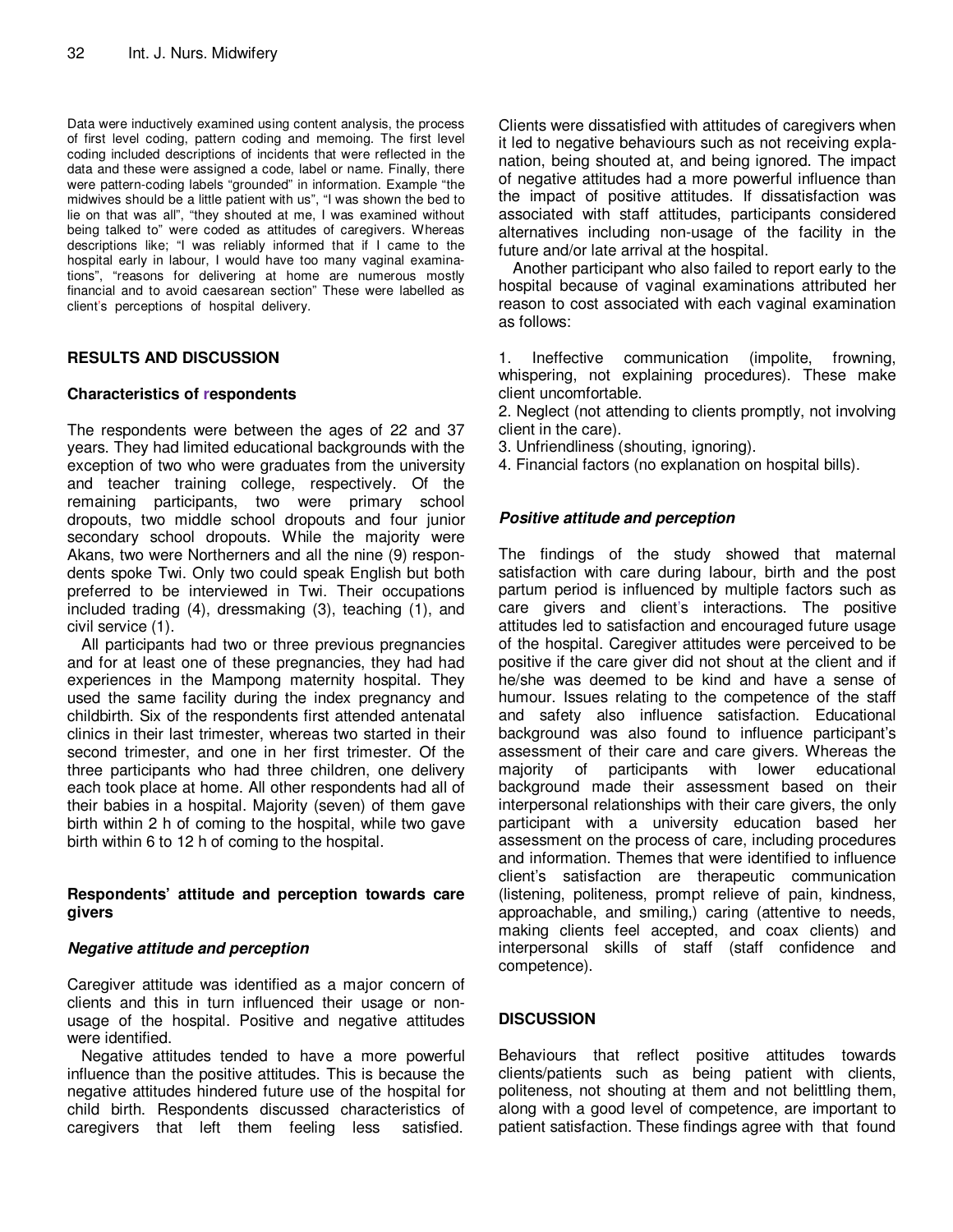by Jewkes et al. (1998) in a study on 'why do nurses abuse patients'. Their respondents reported that 'nice nurses' were those who explained procedures and did not shout at or speak rudely to women. Another factor that determined satisfaction with care was the characteristics of the setting, for example the availability of human and material resources.

Findings revealed that client's sources of dissatisfaction include negative behaviours of caregivers (ineffective communication, neglect and unfriendliness) such as shouting at them; ignoring them, frowning at them, belittling them, and whispering among caregivers that make clients uncomfortable. Other sources of dissatisfaction include characteristics of the hospital setting, which include the non-availability of human and material resources, such as infrastructure, staffing and financial problems. In addition, clients did not understand their hospital bills and this made them dissatisfied with the hospital because they felt they were being exploited. They were also dissatisfied with the hospital procedures such as vaginal examinations and assisted deliveries such as caesarean section.

Generally, respondents had no dissatisfactions in the post natal period because they had fewer expectations. This is congruent with an earlier study, that women are generally satisfied with the postnatal care they receive. Dowswell et al. (2001) argued that this could be because respondents were multiparous and did not need help as regards the care (breastfeeding) of the baby.

Clients felt they were influencing the process of care if they were involved in the caring process. Clients who had information during labour felt involved in their care and this contributed to their satisfaction with care. One respondent, who was not given information about her birth and was examined without being spoken to, felt uninvolved and said she felt like a piece of rock.

Respondents also perceived themselves as influencing the process of care if their requests were met. Two clients who requested that the nurses call in their relatives (for information) had their requests met and they felt part of the caring process. Two other respondents who requested to have intravenous infusions and were not given them perceived themselves as uninvolved in the care.

Findings showed that clients had various expectations about hospital delivery that influenced their perception of care. These expectations were based on their own past experiences in a hospital facility, experiences of friends and relations in a hospital facility, myths about procedures in the hospital and societal values and perception of an assisted delivery. For example, society perceives a client who delivers immediately she arrives in the hospital as very fortunate and blessed whereas a client who reports to the hospital early in labour, and therefore does not deliver immediately is considered as having a prolonged labour and less fortunate. As a result, if a client is expected to deliver immediately, and when she

got to the hospital, it happened, then she will be happy. Again, if she is expected to meet unfriendly and impatient nurses but met the friendly and patient one, then she will be happy. On the other hand, if she is expected a pleasant reception but had an unpleasant one, then she will be unhappy. These findings support those of Field (1982) that, in a community setting, lack of congruence between expectation of care and perception of care created dissatisfaction with care. Also, Singh et al. (1999) reported that consumers of primary health care services in most countries make judgements about quality by assessing factors they can appraise, such as courtesy, responsiveness, attentiveness and perceived competence. Patients indicated that they perceived the abuse they received to be an inseparable part of the procedures and methods of working on the midwives unit. Jewkes et al. (1998) reported from their study that most women expressed expectations that they would have problems delivering in the hospital setting again as they could be shouted at, beaten or neglected. These comments were largely based on previous personal experience, or that of friends.

The main factors identified as influencing satisfaction and dissatisfaction were, caregivers and clients interaction, the characteristics of the setting, the involvement of clients in the caring process, the nurses' perception of client characteristics, the outcome of labour for both mother and baby, the acceptability of alternative places for delivery, and the respondents' expectations and perceptions of hospital delivery. Of all these factors however, caregiver attitude was seen as the strongest factor in determining maternal satisfaction with care. All respondents mentioned that if the interpersonal relationships with their caregivers were good (politeness, kindness, and patience), then they were satisfied with their care even when other factors were not addressed. If a positive caregiver attitude was attained, the client found the hospital safe enough for future use. On the other hand, if the hospital was not found to be safe enough because of negative attitudes such as shouting, ignoring or whispering, this led to plans not to use the hospital in future. However, if the client did not find a safer alternative to hospital delivery (a live baby and mother), she then planned to use the hospital again as a last resort by reporting very close to second stage of labour. This would reduce the length of interaction with staff of the hospital, reduce the stay in hospital and consequently the need for intervention, and decrease cost to the woman. The results of this study are consistent with that of Mwaniki et al. (2002) who reported that delay in admission to a health facility once mothers report in labour, lack of satisfaction with quality of care given (shortage of drugs and essential supplies, unfriendly staff who were not committed to their work and lack of cleanliness in the health facility) are major demotivating factors in the use of health facilities for maternity services.